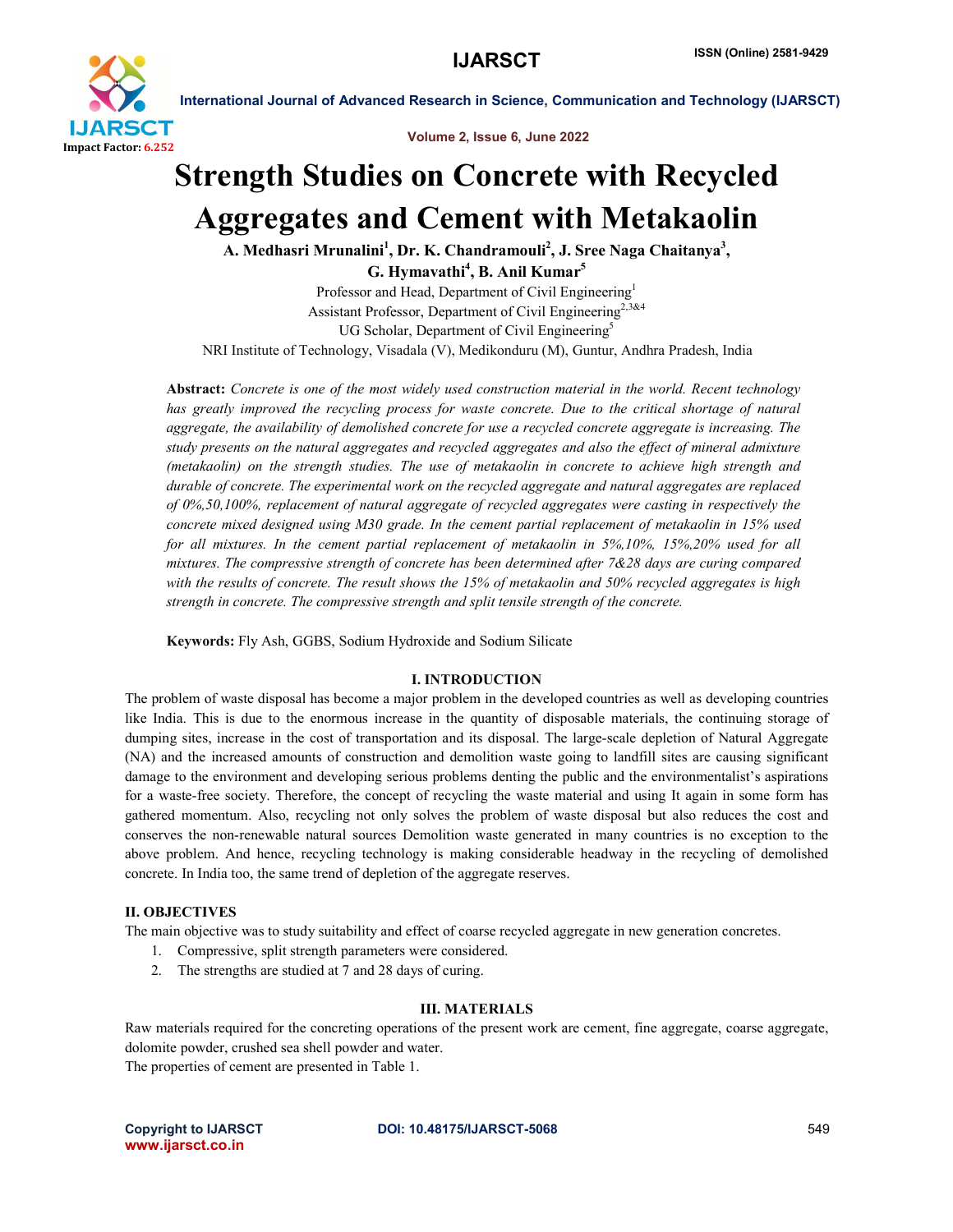

#### Volume 2, Issue 6, June 2022

#### Table 1: Physical properties of cement

| S.NO | <b>DESCRIPTION</b> | <b>VALUES</b> |
|------|--------------------|---------------|
|      | Specific Gravity   | 3.16          |
|      | Fineness of cement | 9%            |

#### Table 2: Chemical Composition of Cement of 53 grade

| S.NO                        | <b>DESCRIPTION</b>  | <b>COMPOSITION</b>             | <b>PERCENATGES</b> |
|-----------------------------|---------------------|--------------------------------|--------------------|
|                             | Lime                | Cao                            | 60-67%             |
| $\mathcal{D}_{\mathcal{L}}$ | Silica              | Si <sub>2</sub>                | 18-25%             |
| 3                           | Ironoxide           | Fe <sub>2</sub> O <sub>3</sub> | $0.5 - 6\%$        |
| 4                           | Alumina             | $Al_2O_3$                      | $5-9%$             |
|                             | Gypsum              | $\text{Caso}_4$                | $1-4%$             |
| 6                           | Magnesiumoxide      | Mgo                            | $0.1 - 4\%$        |
| 7                           | Sulphur oxide       | So <sub>3</sub>                | $1 - 3\%$          |
| 8                           | Alkaliessuchas soda | Naok <sub>2</sub> o            | $0.5 - 1.3\%$      |

# IV. EXPERIMENTAL INVESTIGATIONS

### 4.1 Compressive Strength Test

The cube specimens of 150mm x 150mm x150mmwere cast and tested in compression testing machine for 7 and 28days of curing period for different proportions of concrete mix and presented.

Table 3: Compressive strength of concrete with recycled aggregates and cement with metakolin

|                 | Compressive strength, N/mm <sup>2</sup> |         |          |
|-----------------|-----------------------------------------|---------|----------|
| <b>MIX TYPE</b> | 28 days                                 | 56 days | 90 days  |
| NC.             | 39.30                                   | 42.58   | 45.97    |
| MK <sub>5</sub> | 45.81                                   | 49.76   | 53.78    |
| MK10            | 48.06                                   | 52.36   | 56.52    |
| <b>MK15</b>     | 49.50                                   | 53.72   | 58.01    |
| MK20            | 48.33                                   | 52.54   | 56.97    |
| $%$ RCA50       | 33.80                                   | 36.82   | 39.53    |
| MK15RCA50       | 46.88                                   | 50.84   | 54.89    |
| RCA100          | 29.69                                   | 32.35   | $34.75+$ |
| MK15RCA100      | 40.89                                   | 44.54   | 48.12    |

## 4.2 Split Tensile Strength Test

At the age of 7 and 28days, the cylindrical specimens (150mm diameter x 300mm height) were tested for evaluating the split tensile strength. The experiment is performed by putting a cylindrical sample horizontally between a compression testing machine loading surface and the load is applied until the cylinder fails along the vertical diameter.

|                 | Split tensile strength, $N/mm^2$ |         |         |
|-----------------|----------------------------------|---------|---------|
| <b>MIX TYPE</b> | 28 days                          | 56 days | 90 days |
| NC              | 3.81                             | 4.13    | 4.44    |
| MK <sub>5</sub> | 4.53                             | 4.91    | 5.25    |
| MK10            | 4.66                             | 5.06    | 5.54    |
| <b>MK15</b>     | 4.82                             | 5.24    | 5.59    |
| MK20            | 4.77                             | 5.20    | 5.56    |
| $%$ RCA50       | 3.30                             | 3.61    | 3.92    |
| MK15RCA50       | 4.56                             | 4.94    | 5.29    |

Table 4: Split tensile strength of concrete with recycled aggregates and cement with metakolin.

www.ijarsct.co.in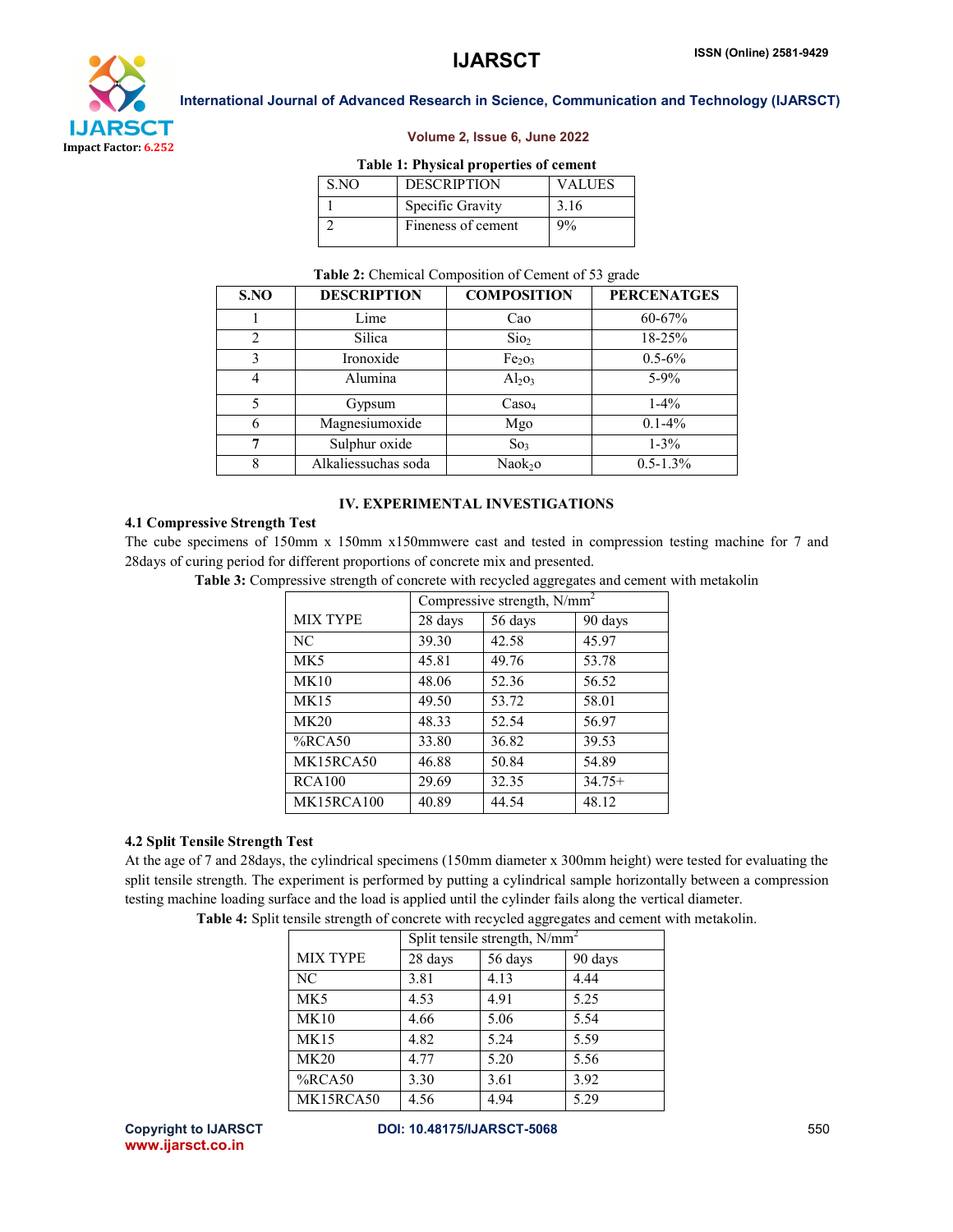

#### Volume 2, Issue 6, June 2022

| RCA100     | <u>າດ3</u> |                      | 3.45 |
|------------|------------|----------------------|------|
| MK15RCA100 | 3.99       | $\Lambda$ 33<br>T.JJ | 4.64 |

### V. CONCLUSION

In this study, the concrete ingredients like cement is partially replaced by metakaolin and coarse aggregates are partially replaced by recycled aggregates respectively. Metakaolin various different percentages of 5%, 10%, 15%, 20% and recycled aggregates is various from different percentages of 0%, 50%, 100%.

- 1. At 15% partial replacement of metakaolin with cement the compression strength of concrete at 7 and 28 days are 34.54 and 49.50  $N/mm^2$ .
- 2. At 15% partial replacement of metakaolin with cement the split tensile strength of concrete at 7 and 28 days are 3.36 and 4.82N/mm<sup>2</sup>.
- 3. At 50% partial replacement of recycled aggregates with coarse aggregate the compression strength of concrete at 7 and 28 days are 23.28and 33.80 N/mm2 .
- 4. At 50% partial replacement of recycled aggregates with coarse aggregate the split tensile strength of concrete at 7 and 28 days are 2.27 and 3.30  $N/mm^2$ .
- 5. At 15% partial replacement of metakaolin with cement and 50% partial replacement of recycled aggregates with coarse aggregate the compression strength of concrete at 7 and 28 days are 31.78 and 46.88 N/mm<sup>2</sup>.
- 6. At 15% partial replacement of metakaolin with cement and 50% partial replacement of recycled aggregates with coarse aggregate the split tensile strength of concrete at 7 and 28 days are 3.09 and 4.56 N/mm<sup>2</sup>.

### **REFERENCES**

- [1]. ACI 318 Building code requirements for structural concrete (ACI 318-11) and commentary.
- [2]. Ann K Y, Moon H Y, Kim Y B, and Ryou J(2008), "Durability of recycled aggregate concrete using pozzolanic material", *Waste Management*, Vol. 28, pp. 993–999.
- [3]. BS 8110-1: 1997 Structural use of concrete.
- [4]. C.-S. Poon, D. Chan, The use of recycled aggregate in concrete in Hong Kong, Resour. Conserv. Recycl. 50 (2007) 293–305.
- [5]. C. Thomas, J. de Brito, V. Gil, J.A. Sainz-Aja, A. Cimentada, Multiple re cycled aggregate properties analysed by X-ray microtomography, Construct. Build. Mater. 166 (2018) 171–180,
- [6]. C. Thomas, J. de Brito, A.I. Cimentada, J.A. Sainz-Aja, Macro- and micro-properties of multi-recycled aggregate concrete, J. Clean. Prod. 245 (2019), 118843, In this issue.
- [7]. S.C.C. Kou, C.S.S. Poon, Properties of self-compacting concrete prepared with coarse and fine recycled concrete aggregates, Cement Concr. Compos. 31 (2009) 622–627, J.CEMCONCOMP.2009.06.005.
- [8]. R.V. Silva, J. de Brito, R.K. Dhir, Properties and composition of recycled aggregates from construction and demolition waste suitable for concrete production, Construct. Build. Mater. 65 (2014) 201–217, conbuildmat.2014.04.117.
- [9]. C. Thomas, J. Seti´en, J.A.A.Ja Polanco, P. Alaejos, M. S´anchez De Juan, M.S. De Juan, M. S´anchez De Juan, Durability of recycled aggregate concrete, Construct. Build. Mater. 40 (2013) 1054–1065.
- [10]. L.A. Pereira-De-Oliveira, M.C.S. Nepomuceno, J.P. Castro-Gomes, M.F.C. Vila, Permeability properties of self-Compacting concrete with coarse recycled aggregates, Construct. Build. Mater. 51 (2014) 113–120.
- [11]. F. Fiol, C. Thomas, C. Mu˜noz, V. Ortega-L´opez, J.M. Manso, The influence of recycled aggregates from precast elements on the mechanical properties of structural self-compacting concrete, Construct. Build. Mater. 182 (2018) 309–32312. D.
- [12]. Ferre˜no, J.A. Casado, I.A. Carrascal, S. Diego, E. Ruiz, M. Saiz, J.A. Sainz-Aja, A. I. Cimentada, Experimental and finite element fatigue assessment of the spring clip of the SKL-1 railway fastening system, Eng. Struct. 188 2019engstruct.2019.03.053.
- [13]. J. Sainz-Aja, J. Pombo, D. Tholken, I. Carrascal, J. Polanco, D. Ferre˜no, J. Casado, S. Diego, A. Perez, J.E.A.A. Filho, A. Esen, T.M. Cebasek, O. Laghrouche, P. Woodward, Dynamic calibration of slab track